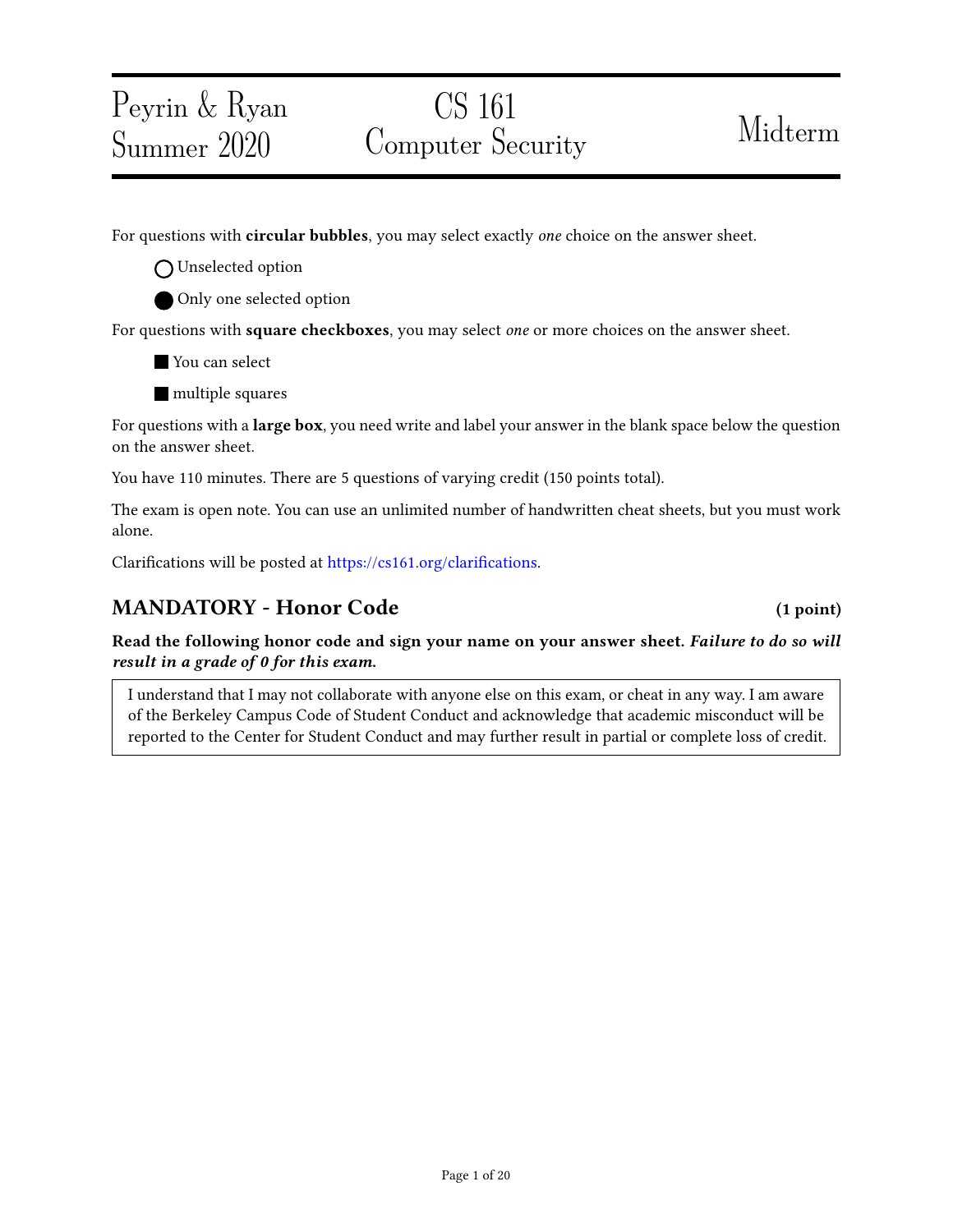

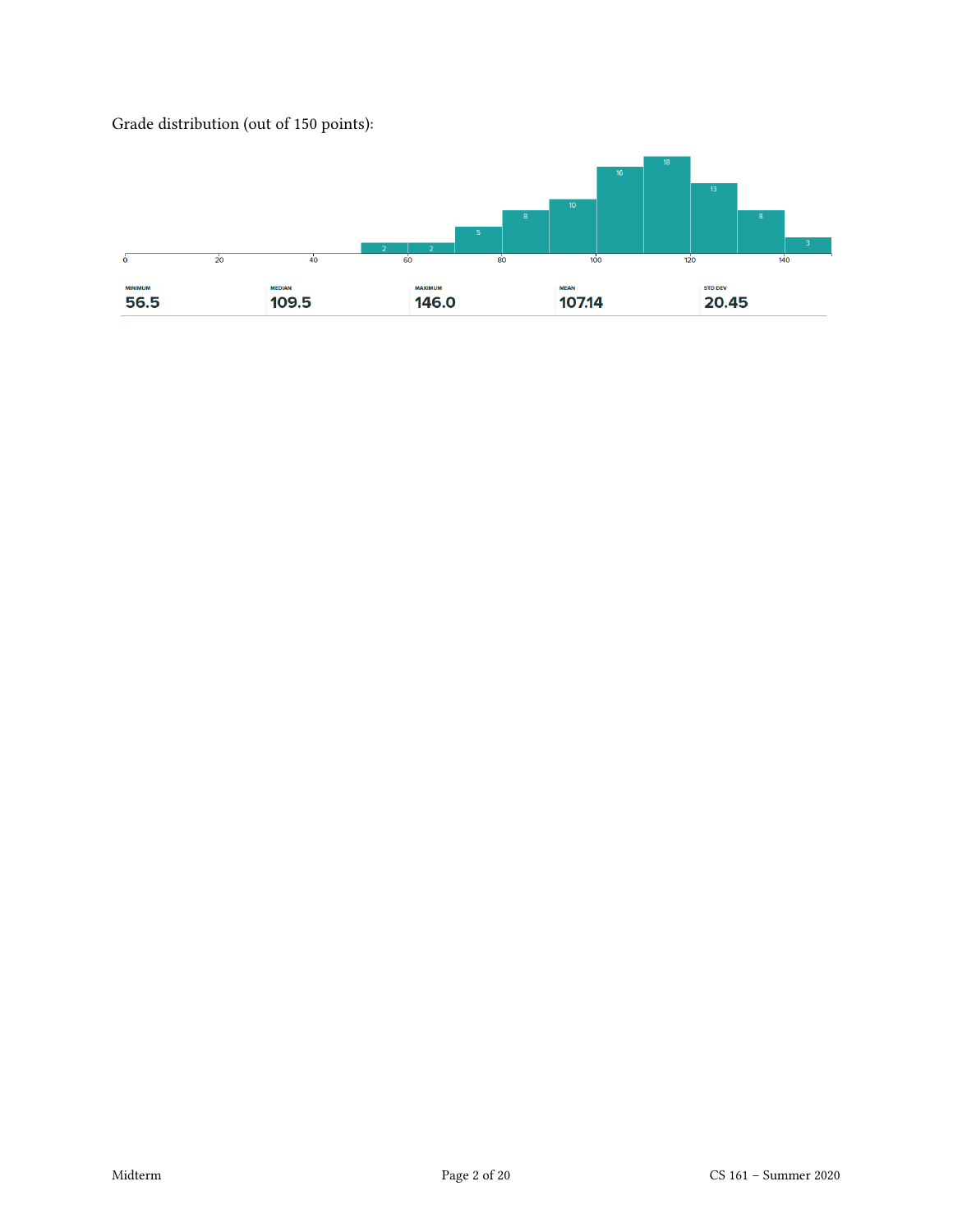#### Q1 True/false (34 points)

Each true/false is worth 2 points. This question has 17 subparts.

Q1.1 TRUE or FALSE: If the discrete-log problem is broken (someone finds a way to efficiently calculate  $a$  given  $g^a$  mod  $p$ ), ElGamal encryption is no longer secure.

| TRUE | $O$ FALSE |
|------|-----------|
|------|-----------|

Solution: True. ElGamal depends on Diffie-Hellman, which depends on the discrete-log problem. An attacker could learn r from the ciphertext, then calculate  $(m \times B^r) \times B^{-r}$  mod p to obtain the original message.

Q1.2 TRUE or FALSE: Buffer overflows can occur on the stack and heap, but not in the static section of C memory.



Solution: False. Consider a program where a buffer is defined in static memory, and gets is called on the buffer.

Q1.3 True or False: The primary danger of format string vulnerabilities is that they let an attacker write more bytes into a buffer than the buffer has space for.

| True | FALSE |
|------|-------|
|------|-------|

Solution: False. Calls to printf usually don't write into a buffer.

Q1.4 TRUE OF FALSE: You create a Reddit bot but leave your secret credentials file in your public GitHub repo. You believe this is not a problem because attackers won't look at your Github repo. This is a failure to consider Shannon's Maxim.



| True |  | $O$ FALSE |
|------|--|-----------|
|------|--|-----------|

**Solution:** True. The security of your bot is reliant upon nobody actually looking through the repo, which is security through obscurity.

Q1.5 True or False: If ASLR is enabled, leaking the address of a stack variable would give an attacker the address of heap variables.



Solution: False. Leaking the address of a stack variable would give an attacker the ability to determine other stack variables due to their deterministic spacing, but the address of the heap space is still random.

Q1.6 True or False: All cryptographic hash functions are one-to-one functions.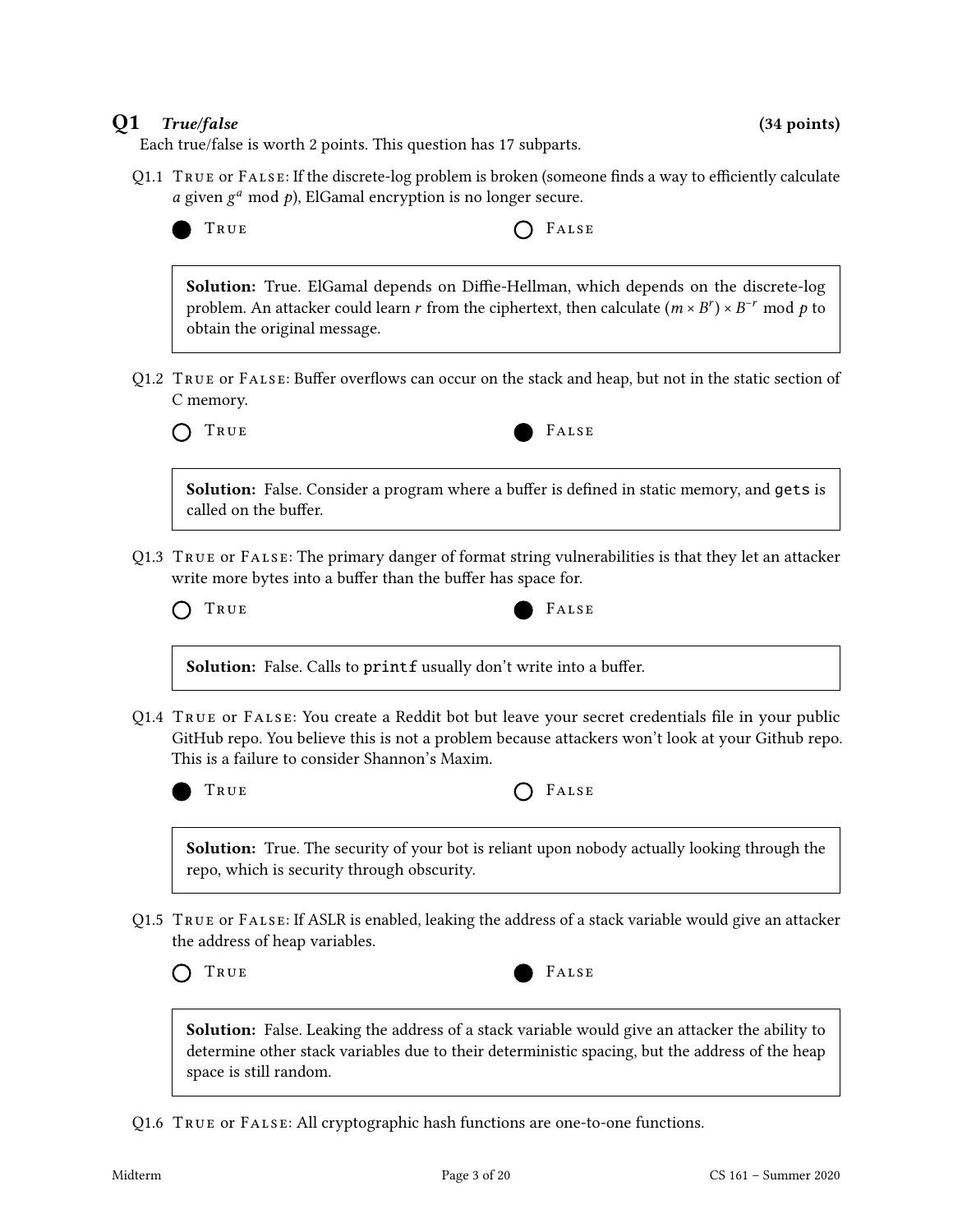

**Solution:** False. By definition, a hash function compresses an input which means you'll always have some collisions  $\implies$  not one-to-one. Cryptographic hash functions try to make finding those collisions difficult, but they still exist.

Q1.7 True or False: Alice downloads a certicate for TikTok over a channel that is using encryption based on AES-ECB. She can always verify the validity of the certificate, assuming she has a validated copy of the parent certificate.

| M.<br>- -<br>$\sim$<br>۰. |
|---------------------------|
|                           |

 $F_{\text{HUSE}}$ 

Solution: True. As long as Alice verifies the signature on TikTok's certificate using the public key from Apple's certificate, she can trust that TikTok's certificate is valid.

Q1.8 True or False: Combining two independent detectors in parallel (alert when either detector alerts) is always more effective than combining them in serial (alert when both detectors alert).

TRUE FALSE

Solution: False. It depends on the cost of getting a false positive vs the cost of a true positive and how frequently they occur.

Q1.9 Alice and Bob are communicating through RSA encryption, and both parties are attaching digital signatures to their messages. Alice and Bob each have a public encryption key, a private decryption key, a public verifying key, and a private signature key.

TRUE OF FALSE: If Eve acquires access to **both** Alice and Bob's private signature keys, the communication channel is no longer confidential.





Solution: False. Even though Eve can now assume the identity of Alice or Bob, the actual messages sent between the real Alice and Bob remain encrypted, since Eve doesn't have access to either person's private decryption keys.

Q1.10 True or False: A company requires users to have long, complicated passwords. As a result, some employees write down their passwords on sticky notes to remember them. This is an example of not following the "Security is Economics" security principle.



Solution: False. this is an example of not following the 'Consider human factors' security principle.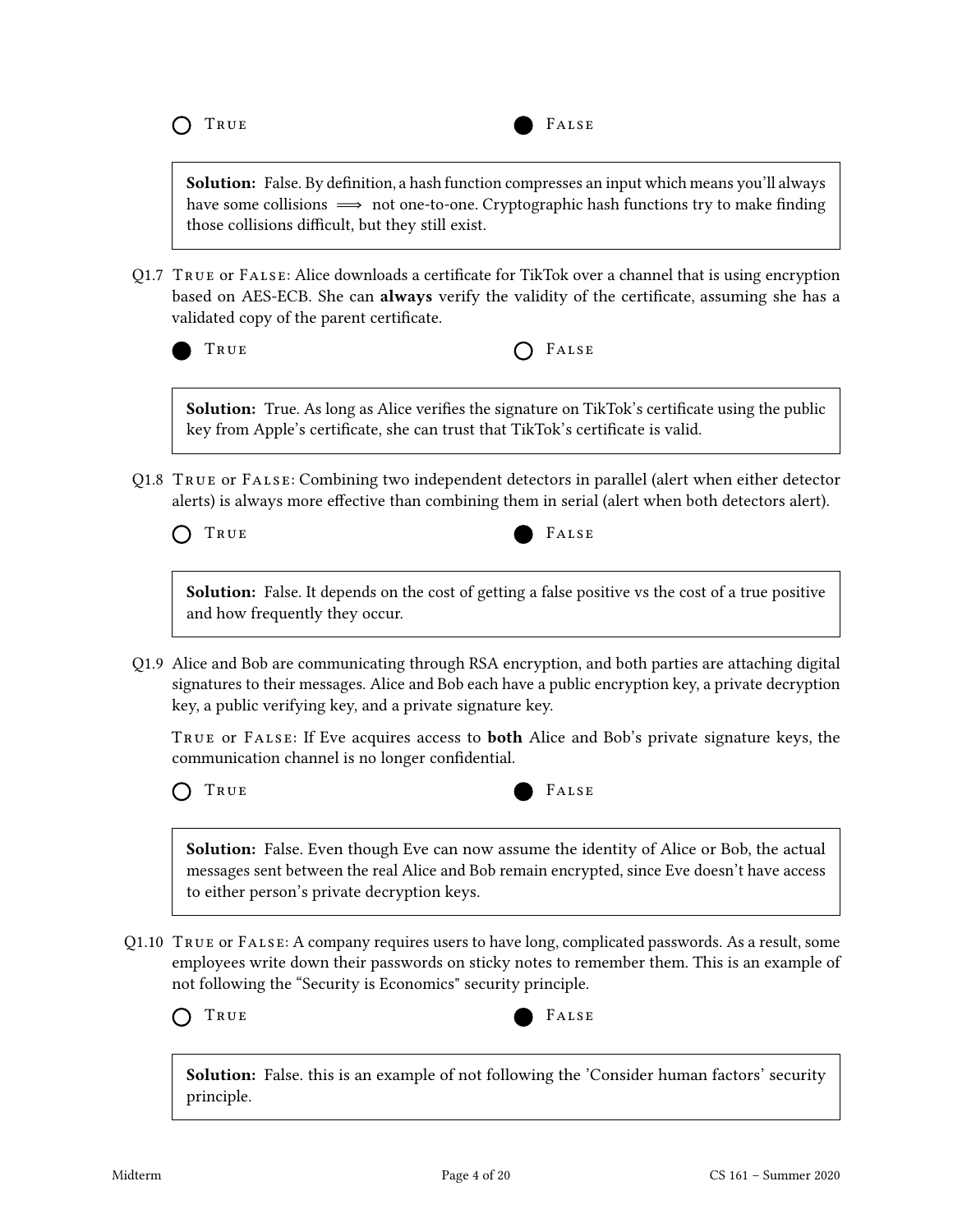Q1.11 TRUE or FALSE: If  $k$  is a 128 bit key selected uniformly at random, then it is impossible to distinguish  $\text{AES}_k(\cdot)$  from a permutation selected uniformly at random from the set of all permutations over 128-bit strings.

Clarification made during the exam:  $\text{AES}_k(\cdot)$  refers to the encryption function of AES using key k.

UE  $\bigcap$  FALSE

Solution: True. AES is believed to be secure, which means that no known algorithm can distinguish between  $\text{AES}_k(\cdot)$  and a truly random permutation so long as k is selected uniformly at random.

Q1.12 TRUE OF FALSE: Enabling stack canaries, ASLR, and DEP prevents all buffer overflow attacks.

|  | O TRUE |  |  |  |
|--|--------|--|--|--|
|--|--------|--|--|--|

FALSE

Solution: False. it makes it harder for buffer overflow attacks, but doesn't eliminate the possibility.

Q1.13 TRUE OF FALSE: Coding in a memory-safe language prevents all buffer overflow attacks.

| True | $O$ FALSE |
|------|-----------|
|------|-----------|

Solution: True. Memory-safe languages abstract away memory allocation and memory management or check memory bounds during runtime, avoiding buffer overflows and many other memory safety attacks.

Q1.14 TRUE OF FALSE: To use ElGamal encryption efficiently on very long messages, you should break up the message into small blocks and encrypt each block individually with ElGamal.

| True | FALSE |
|------|-------|
|------|-------|

Solution: False. To use asymmetric cryptography with large messages, it is most appropriate to randomly generate a symmetric key, encrypt the message using symmetric encryption, and encrypt the key with asymmetric encryption to protect the confidentiality of the message. Using asymmetric cryptography directly on a very long message is very inefficient.

Q1.15 True or False: A hash function that is one-way but not collision resistance can be securely used for password hashing.



TRUE **CELL** 

Solution: True. Collisions don't matter in this context as the only property we want is that an attacker can't invert a hash.

Q1.16 True or False: A hash function whose output always ends in 0 regardless of the input can't be collision resistant.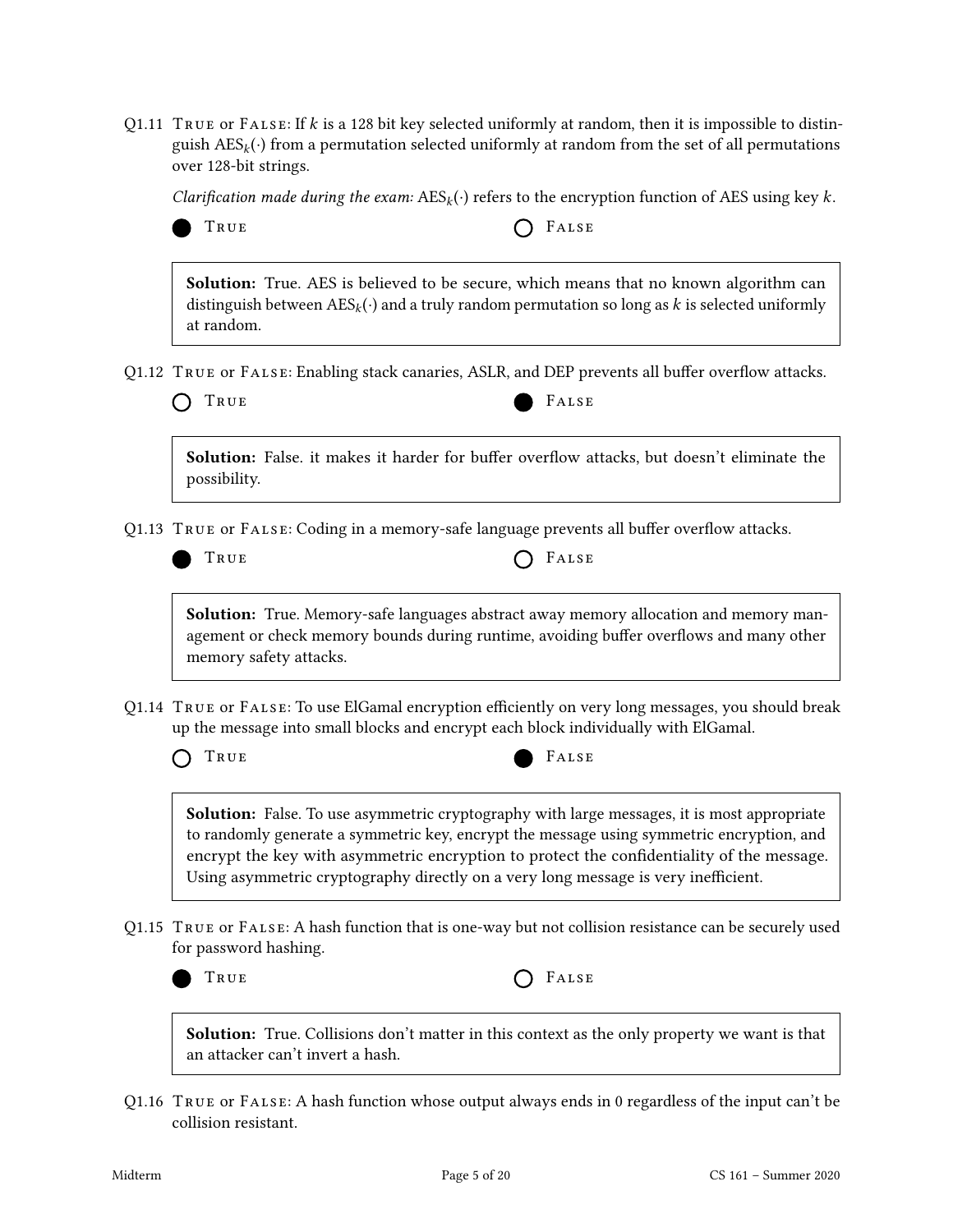**Solution:** False. Consider  $H(x) = SHA256(x)$ ||0. This hash is collision resistant but always ends in a 0.

Q1.17 TRUE OF FALSE: Compared to the trusted directories model, digital certificates are less dependent on a central point of availability.



TRUE **COLLECTER** 

Solution: True. Digital certificates can be distributed by anyone, not just the trusted directory.

This is the end of Q1. Proceed to Q2 on your answer sheet.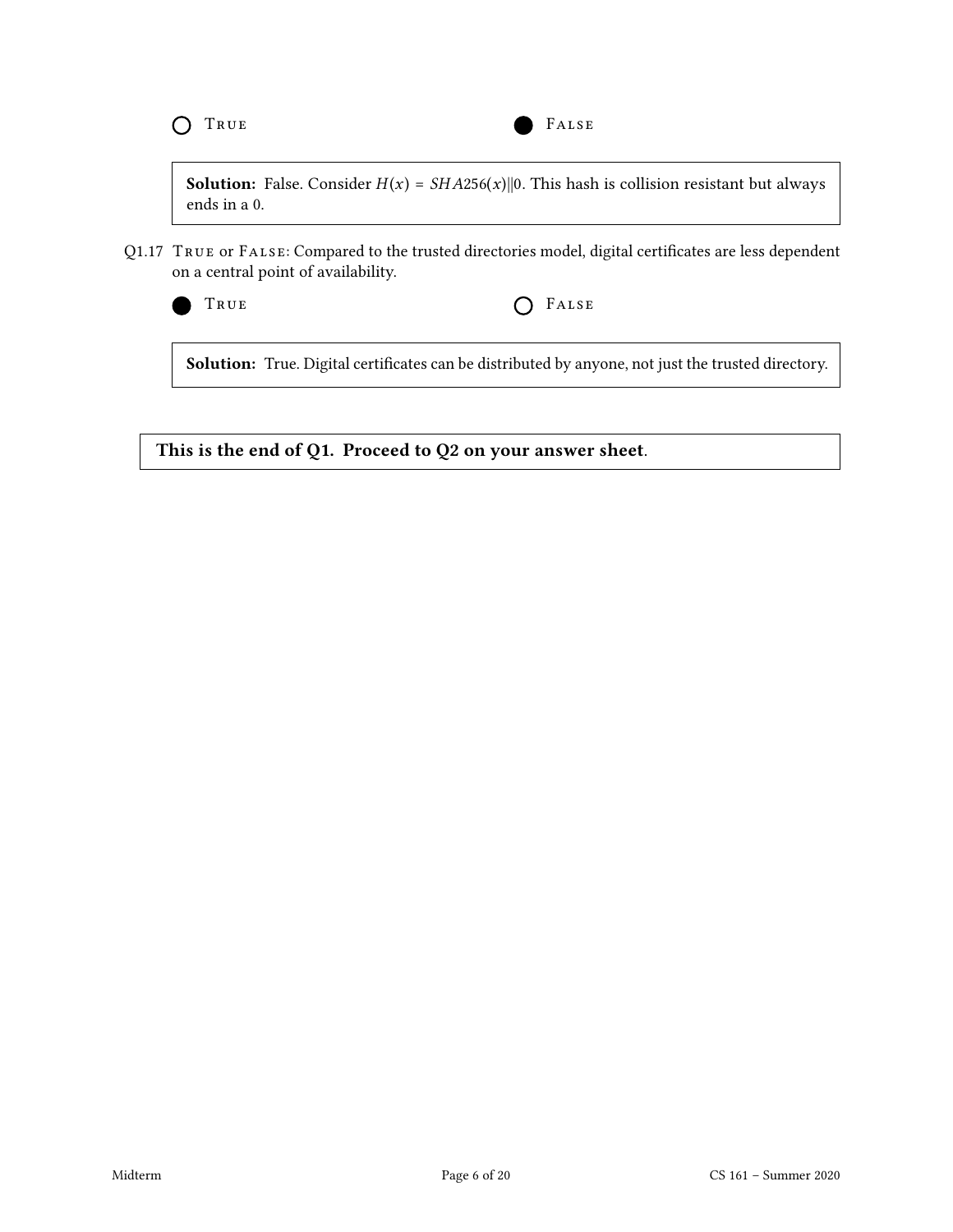### Q2 Asymmetric (29 points)

This question has 7 subparts.

Q2.1 (5 points) In Diffie-Hellman key exchange, which of the following elements would be known to an attacker observing network traffic between Alice and Bob? Assume the same syntax from notes and lecture, and Alice has a  $SK = a$ . Select all that apply.

| $\Box$ (A) g           | $\Box$ (C) a mod p | $\Box$ (E) $g^a$ mod a       |
|------------------------|--------------------|------------------------------|
| $\blacksquare$ (B) $p$ | $\Box$ (D) g mod p | $\Box$ (F) None of the above |

**Solution:**  $g$  and  $p$  are both public values, which also means the attacker can directly calculate  $g \mod p$ .

To calculate  $a \mod p$  or  $g^a \mod a$ , the attacker needs Alice's secret  $a$ . However, in Diffie-Hellman, Alice sends  $g^a$  mod  $p$ , and because the discrete-log problem is hard, the attacker cannot learn the value of *a* from this.

Q2.2 (5 points) Consider the un-padded ElGamal encryption scheme as shown in lecture. Alice sends the number 10, but a man-in-the-middle attacker intercepts the message. If Alice sends out the encrypted message  $(R, S)$ , write an expression for a modified message that would cause Bob to receive the number 20.

Please clearly label your final answer on your answer sheet.

#### **Solution:**  $(R, 2 \times S)$

The encrypted message is is  $(R, S) = (g^r \mod p, m \times B^r \mod p)$ . We can change the message from 10 to 20 by replacing m with  $2 \times m$ , so the expression becomes ( $g^r \mod p$ ,  $2 \times m \times B^r \mod p$ ) =  $(R, 2 \times S)$ .

Bob is tired of having his email hacked, so he devises a personal encryption method for students to send him messages. Define g and  $p$  the same way they are defined in ElGamal. Assume that there are  $p$ students, each with a unique SID in the range  $[0, p - 1]$ .

Just like in ElGamal, Bob generates a secret key  $\it{b}$ , and a public key  $\it{B}$  =  $\it{g}^{\it{b}}\,$  (mod  $\it{p}$ ). Students with a valid student ID (si*d*) will encrypt their plaintext message  $m$  and send (R, S), where  $R$  =  $g^{sid}$  mod  $p$  and  $S = (m \times B)^{sid} \mod p.$ 

Q2.3 (5 points) Assume Bob is expecting a message from a student with SID *sid*. Write an expression for  $m$  in terms of  $p$ ,  $b$ ,  $R$ ,  $S$ , and  $sid$ .

Please clearly label your final answer on your answer sheet.

#### Solution:

 $S = (m \times B)^{sid} \mod p$  $S = m^{sid} \times B^{sid} \mod p$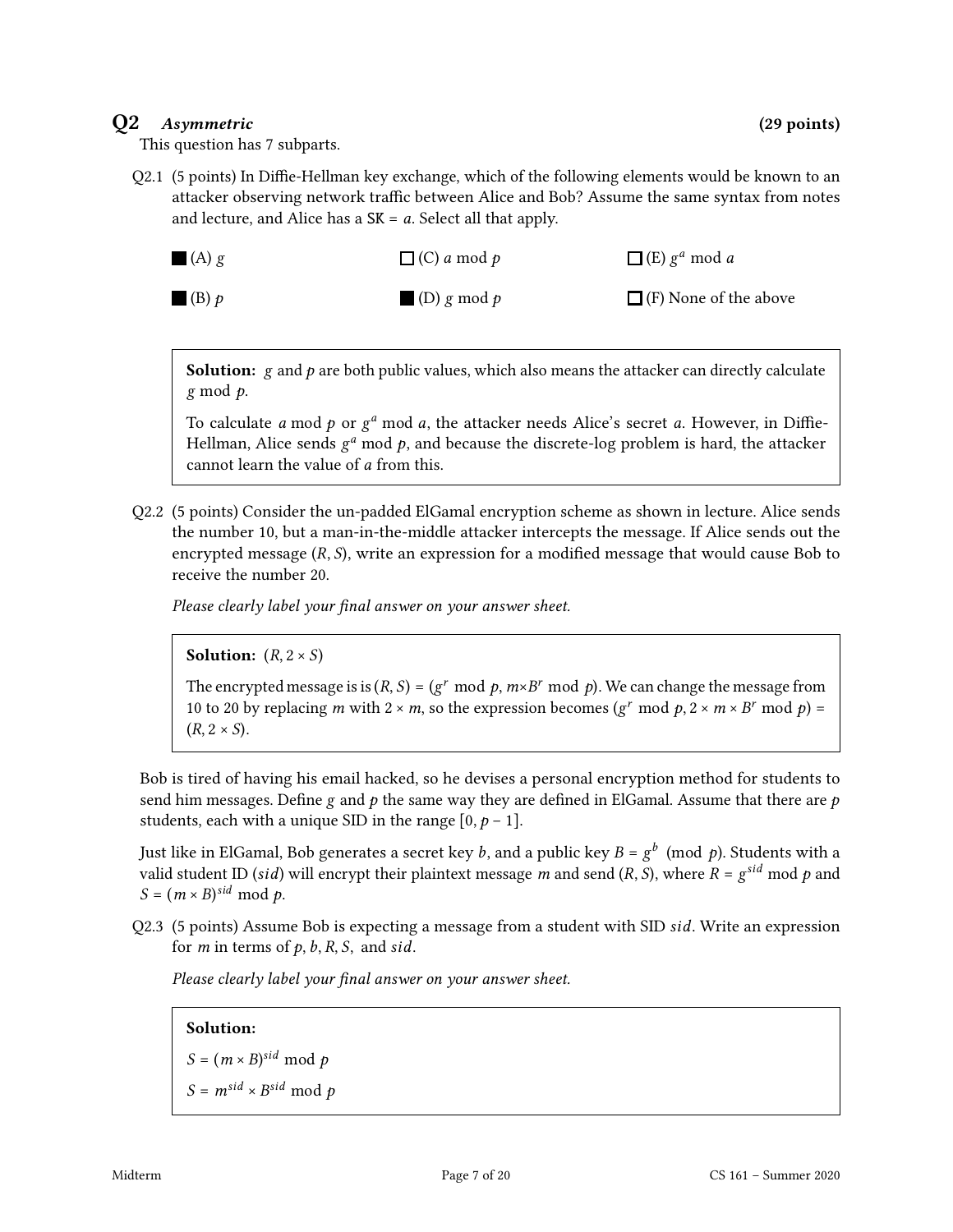Using the fact that  $B = g^b \bmod p$ :  $S = m^{sid} \times (g^b)^{sid} \mod p$  $S = m^{sid} \times (g^{sid})^b \mod p$ Using the fact that  $R = g^{sid} \mod p$ :  $S = m^{sid} \times R^b \mod p$  $S \times R^{-b} = m^{sid} \mod p$  $m = (S \times R^{-b})^{1/sid} \mod p$ 

Q2.4 (3 points) Will Bob be able to decrypt a message from someone he is not expecting in polynomial time?

 $\bigcap$  (G) Yes, because Bob can try every sid in polynomial time

 $\bigcap$  (H) Yes, because the decryption does not require Bob to know sid

(I) No, because the discrete-log problem is hard

 $\bigcap$  (J) No, because the factoring problem is hard

 $\bigcap$  (K) None of the above

 $\bigcap(L)$  —

**Solution:** No,  $p$  is assumed to be large enough that this is not possible. Note, that if bruteforcing every value of  $\mathbb{Z}_p$  was possible in polynomial time, than an attacker could break discrete log in a polynomial amount of time. Furthermore, there would be no guaranteed indication as to which decryption is the intended message because the message  $m$  is not padded. So, in general, this will be a bad encryption scheme.

Q2.5 (3 points) True or False: The same attack from Q2.2 will succeed under this new schema.

Clarification made during the exam: Subpart 5 is asking if the exact expression you wrote in subpart 2 will have the same effect on the modified scheme.

 $\bigcap (A)$  True (B) False  $\bigcap (C)$   $\longrightarrow$   $\bigcap (D)$   $\longrightarrow$   $\bigcap (E)$   $\longrightarrow$   $\bigcap (F)$   $\longrightarrow$ 

**Solution:** False. Multiplying  $2 \times S = 2 \times (m \times R)^{sid} \neq (2 \times m \times R)^{sid}$ , which is what we'd want to recover.

Q2.6 (5 points) Suppose Alice is sending Bob your grade  $(R, S)$ , and you know Alice's sid. You have the ability to launch a man-in-the-middle attack. Write an expression for a modified message that would change your grade to be 10 times your original grade.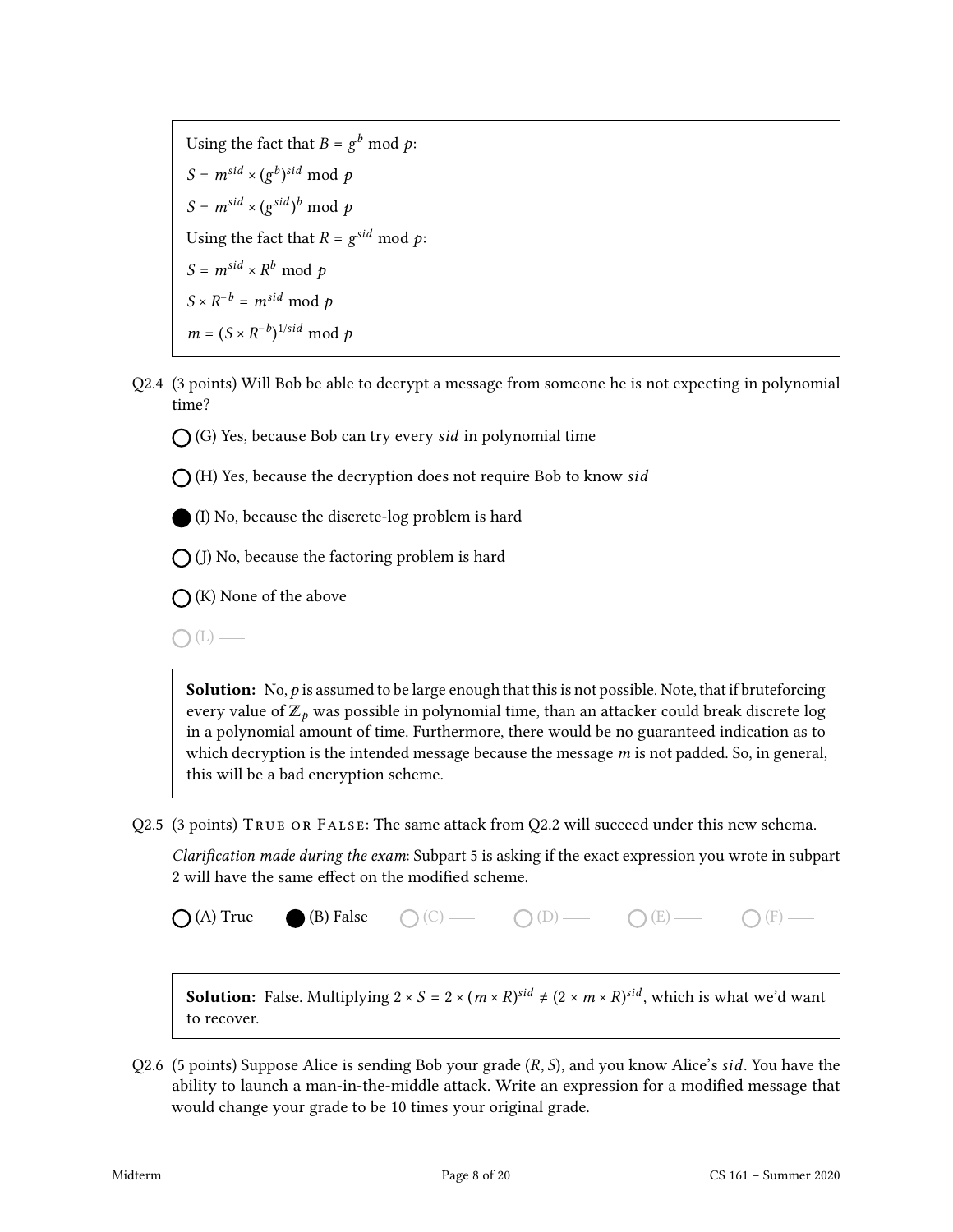Please clearly label your final answer on your answer sheet.

**Solution:** The encrypted message is  $(R, S)$  =  $(g^{sid} \text{ mod } p, (m \times B)^{sid} \text{ mod } p)$ . We can change the message to be 10 times its original value by replacing  $m$  with 10  $\times$   $m$ , so the expression becomes:

 $(g^{sid} \mod p, (10 \times m \times B)^{sid} \mod p)$  $(g^{sid} \mod p, 10^{sid} \times (m \times B)^{sid} \mod p)$  $(R, 10^{sid} \times S)$ 

Q2.7 (3 points) Assuming that the recipient knows the *sid* used, what does this scheme provide? Select all that apply.

| $\Box$ (A) Integrity      | $\Box$ (C) Confidentiality   | $\Box$ (E) — |
|---------------------------|------------------------------|--------------|
| $\Box$ (B) Authentication | $\Box$ (D) None of the above | $\Box$ (F) — |
|                           |                              |              |

Solution: The previous part showed that the message could be manipulated without Bob's knowledge, so it lacks authentication and integrity. Without Bob's private key, the message maintains confidentiality.

This is the end of Q2. Proceed to Q3 on your answer sheet.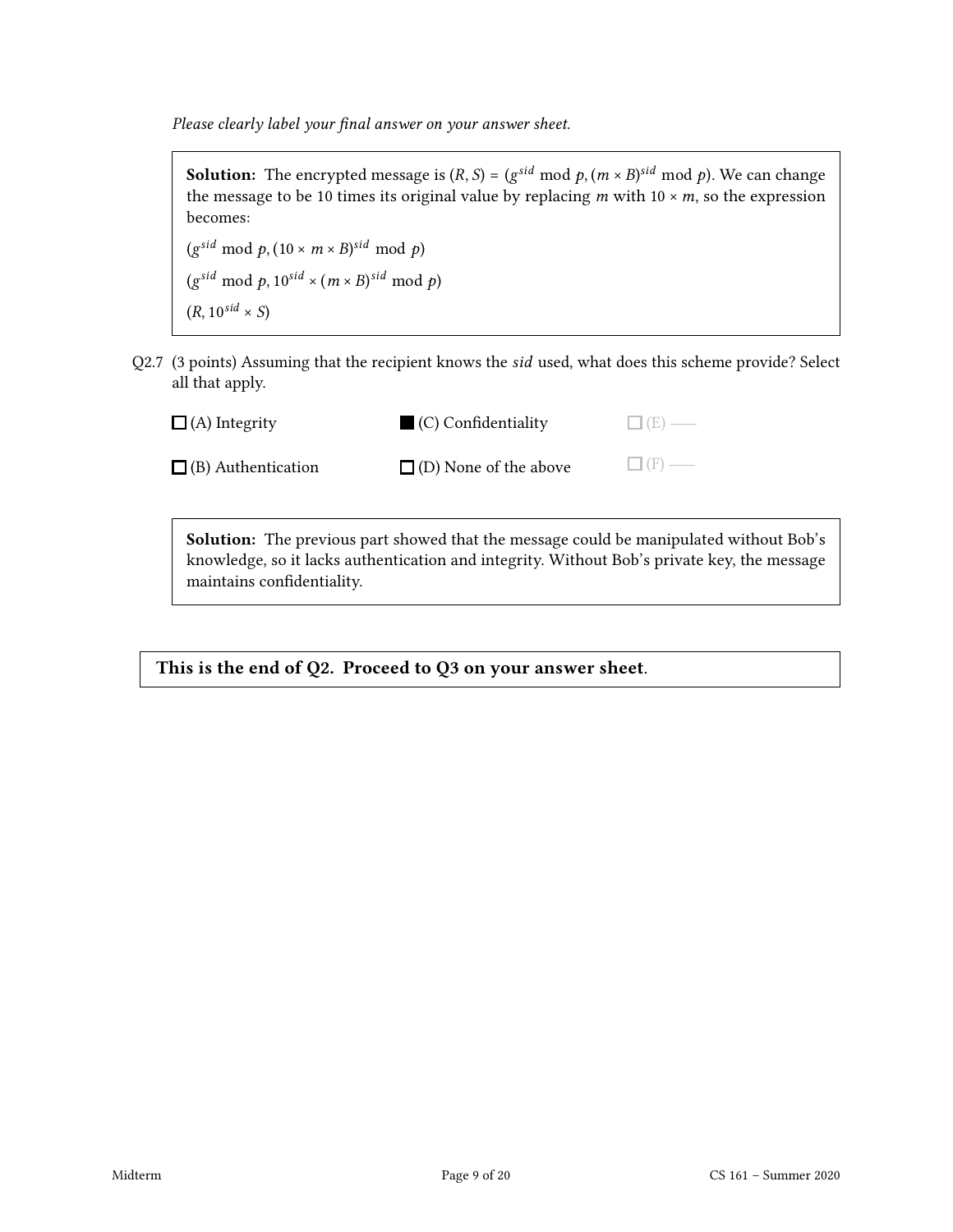#### $Q3$  *IV-e got a question for ya*  $(24 \text{ points})$

Determine whether each of the following schemes is IND-CPA secure. This question has 6 subparts.

Q3.1 (6 points) AES-CBC where the IV for message M is chosen as HMAC-SHA256( $k_2$ , M) truncated to the first 128 bits. The MAC key  $k_2$  is distinct from the encryption key  $k_1$ .

Provide a short justification for your answer on your answer sheet.

| $\bigcirc$ (A) Insecure | $O(C)$ — | $O(E)$ —        |
|-------------------------|----------|-----------------|
| $\bigcap$ (B) Secure    | $O(D)$ — | $\bigcap$ (F) — |

**Solution:** For any given message, the IV will be the same each time it's encrypted  $\implies$ deterministic scheme.

Q3.2 (6 points) AES-CTR where the IV for message M is chosen as HMAC-SHA256( $k_2$ , M) truncated to the first 128 bits. The MAC key  $k_2$  is distinct from the encryption key  $k_1$ .

Provide a short justification for your answer on your answer sheet.

Clarification made during the exam: You can assume that IV refers to the nonce for CTR mode.

| $\bigcirc$ (G) Insecure | $\bigcap (I)$ — | $O(K)$ — |
|-------------------------|-----------------|----------|
| $\bigcirc$ (H) Secure   | $\bigcap$ (J) — | $O(L)$ — |

**Solution:** For any given message, the IV will be the same each time it's encrypted  $\implies$ deterministic scheme.

Q3.3 (3 points) AES-CBC where the IV for message  $M$  is chosen as SHA-256( $x$ ) truncated to the first 128 bits.  $x$  is a predictable counter starting at 0 and incremented *per message*.

| $\bigcirc$ (A) Insecure | $O(C)$ — | $O(E)$ — |
|-------------------------|----------|----------|
| $\bigcirc$ (B) Secure   | $O(D)$ — | $O(F)$ — |

Solution: CBC mode requires its IVs to be random and thus unpredictable. To break IND-CPA, the adversary could send its first challenge as  $M = SHA-256(0)$ , which would result in  $C = \text{AES-CBC}_k(\text{SHA-256}(0) \oplus \text{SHA-256}(0)) = \text{AES-CBC}_k(0)$ . Next, the adversary would send the challenge  $M_0 = SHA-256(1), M_1 \neq M_0$ , and the adversary knows that the challenger encrypted  $M_0$  if  $C_b = C$  and  $M_1$  otherwise.

Q3.4 (3 points) AES-CTR where the IV for message  $M$  is chosen as SHA-256( $x$ ) truncated to the first 128 bits.  $x$  is a predictable counter starting at 0 and incremented per message.

Clarification made during the exam: You can assume that IV refers to the nonce for CTR mode.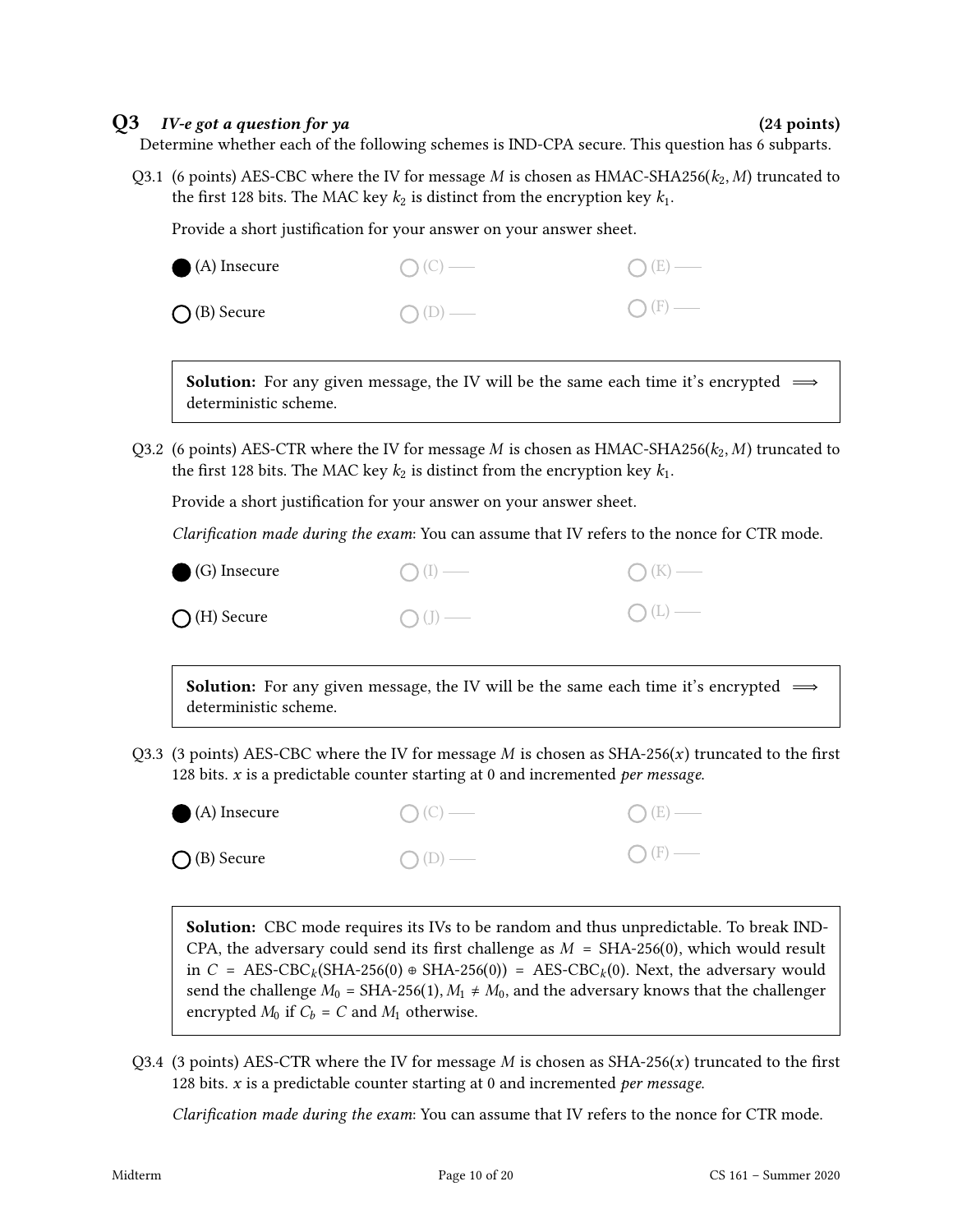| $\bigcap$ (G) Insecure | $\bigcap (I)$ —  | $O(K)$ —       |
|------------------------|------------------|----------------|
| (H) Secure             | $\bigcirc$ (J) — | $\bigcap(L)$ — |

Solution: CTR mode is secure even with predictable nonces, so long as you never reuse a counter in any block. Note that if  $x$  were used directly as the nonce, this would be insecure. Consider two 2-block messages  $M_0$  and  $M_1$ . The first message would be encrypted with  $x = 0$ , so the two blocks encrypt the counter 0 and 1. THe second message would be encrypted with  $x = 1$ , so the two blocks encrypt the counter 1 and 2, breaking security.

Q3.5 (3 points) AES-CBC where the IV for message M is chosen as HMAC-SHA256( $k_2 + x$ , M) truncated to the first 128 bits. The MAC key  $k_2$  is distinct from the encryption key  $k_1$  and x is a predictable counter starting at 0 and incremented per message.

| $\bigcirc$ (A) Insecure | $O(C)$ — | $O(E)$ —        |
|-------------------------|----------|-----------------|
| (B) Secure              | $O(D)$ — | $\bigcap$ (F) — |

**Solution:** The IV is unpredictable to the attacker, even though the adversary can view previous IVs due to the properties of the HMAC.

Q3.6 (3 points) AES-CTR where the IV for message M is chosen as HMAC-SHA256( $k_2 + x, M$ ) truncated to the first 128 bits. The MAC key  $k_2$  is distinct from the encryption key  $k_1$  and x is a predictable counter starting at 0 and incremented per message.

Clarification made during the exam: You can assume that IV refers to the nonce for CTR mode.

| $\bigcirc$ (G) Insecure | $\bigcap (I)$ —  | $\bigcap (K)$ — |
|-------------------------|------------------|-----------------|
| (H) Secure              | $\bigcirc$ (J) — | $O(L)$ —        |

**Solution:** The IV is unpredictable to the attacker, even though the adversary can view previous IVs due to the properties of the HMAC.

This is the end of Q3. Proceed to Q4 on your answer sheet.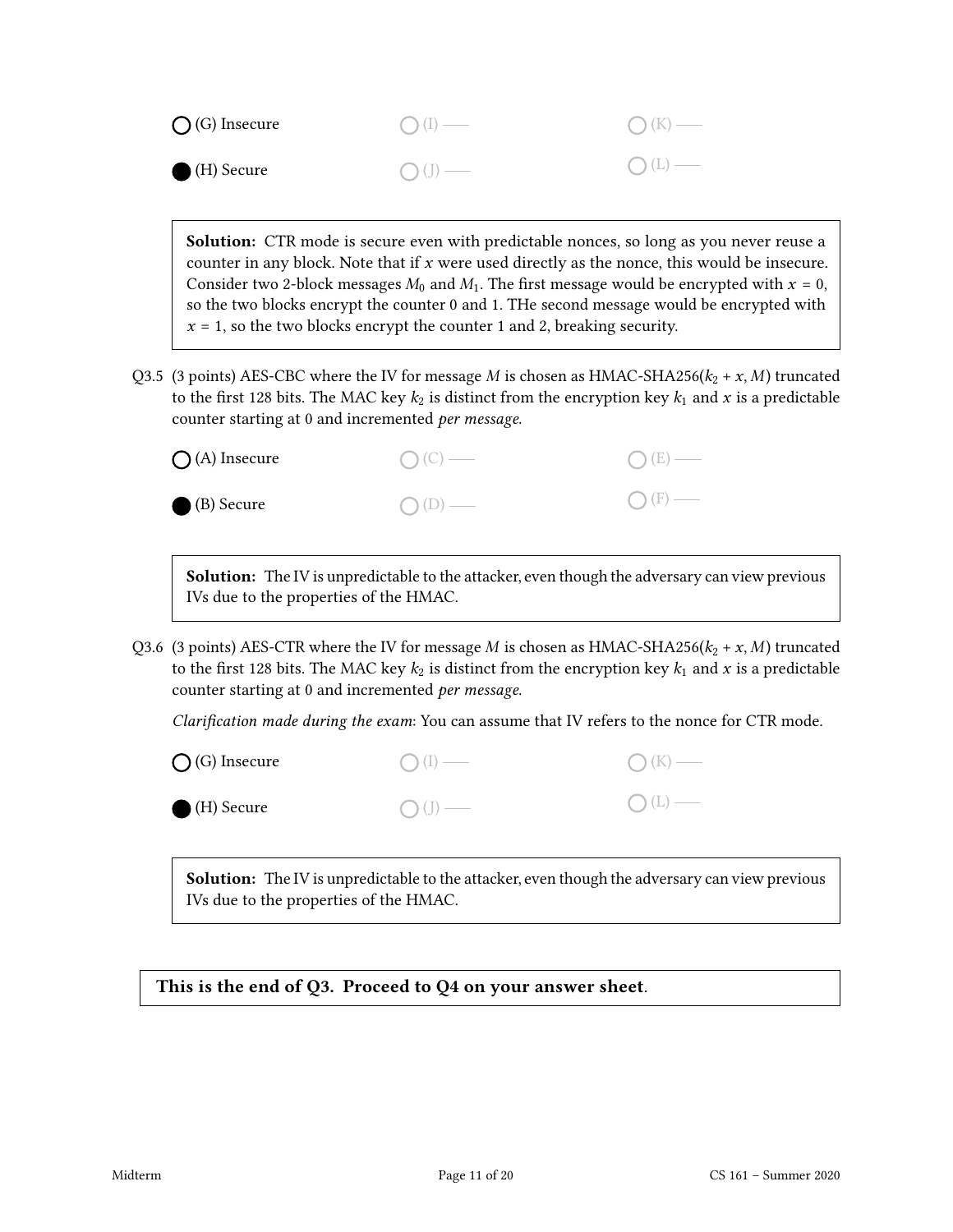This question has 9 subparts.

Consider a new C function, steg(char \*s). It is similar to gets, but instead of writing to higher memory addresses, steg stores the user input by writing to lower memory addresses, starting at the memory address pointed to by s.

For example, if I call  $\text{step}(\text{str})$  and  $\&\text{str} = 0$ xdeadbeef, and I type in xyz as input, the byte x will be stored at 0xdeadbeef, the byte y will be stored at 0xdeadbeee, and the byte z will be stored at 0xdeadbeed.

Consider the following vulnerable C code that uses steg:

```
1 void display (char *buf) {
2 \mid steg (buf);
3 printf ("%s", buf);
4 }
5
6 int main () {
7 char door [4];
8 display (& door);
9 }
```
(3 points) Fill in the numbered blanks for this incomplete stack diagram. Each box in the diagram represents 4 bytes. Each blank is worth 3 points.

|                           | rip of main                   |  |
|---------------------------|-------------------------------|--|
|                           | sfp of main                   |  |
|                           | (1)                           |  |
|                           | $\left( 2\right)$             |  |
|                           | $\left( 3\right)$             |  |
|                           | sfp of display                |  |
| Q4.1 Blank (1)            |                               |  |
| $(A)$ door                | $\bigcirc$ (C) rip of display |  |
| $\bigcap$ (B) buf = &door |                               |  |
| Q4.2 Blank (2)            |                               |  |
| $(G)$ door                | $\bigcap$ (I) rip of display  |  |
| $(H)$ buf = &door         |                               |  |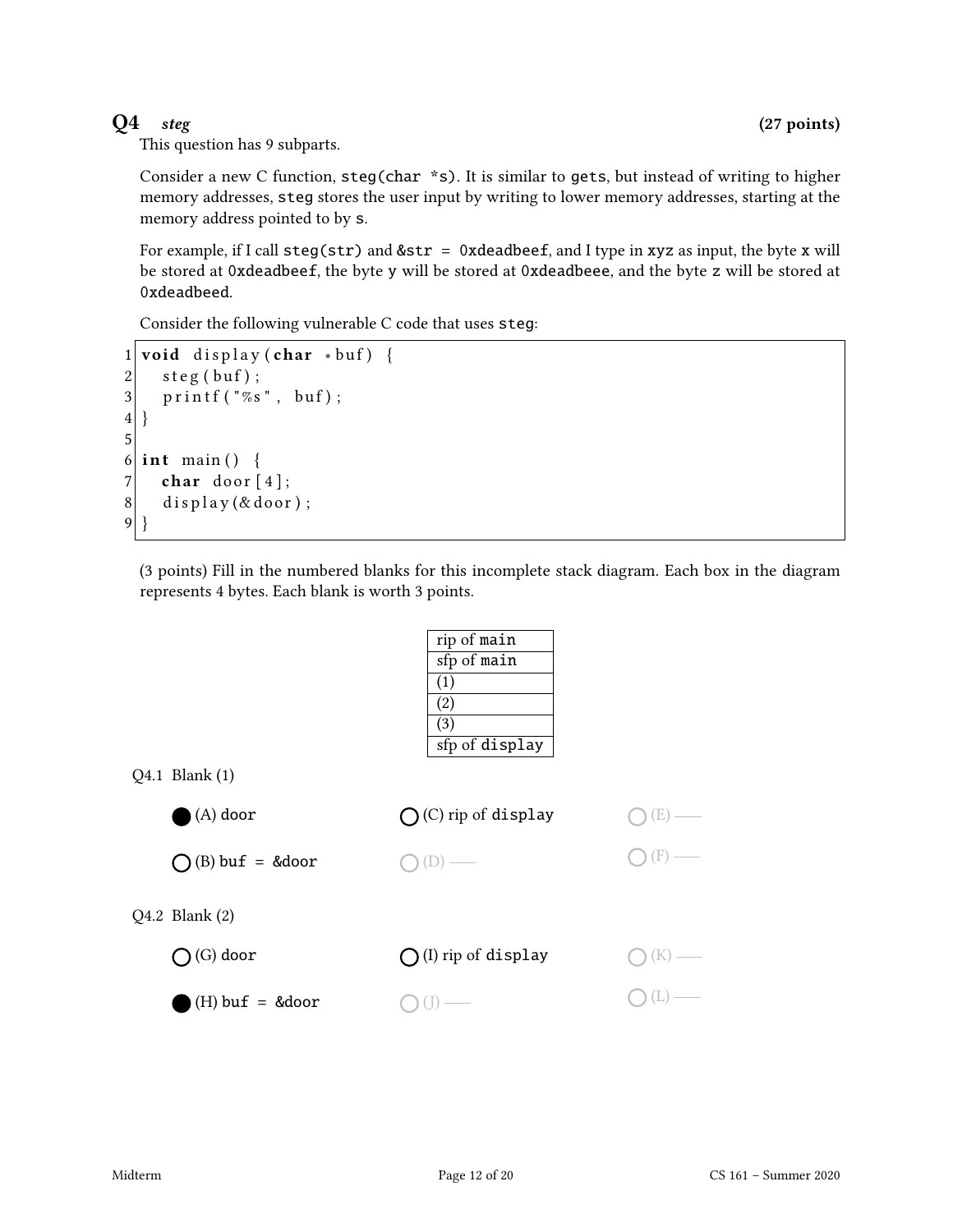Q4.3 Blank (3)

| $\bigcap (A)$ door | $\bullet$ (C) rip of display | $O(E)$ —        |
|--------------------|------------------------------|-----------------|
| $O(B)$ buf = &door | $O(D)$ —                     | $\bigcap$ (F) — |

Solution: First, in the main stack frame we allocate space for the local variable door. Then, to call the function display, we push the argument buf  $=$  &door on the stack. Finally, we push the rip of display (which points to the instructions for main) on the stack.

The stack looks like this (the address of each slot is in parentheses):

| rip of main    | $(0x$ bfffff24) |
|----------------|-----------------|
| sfp of main    | $(0x$ bfffff20) |
| door           | $(0x$ bfffff1c) |
| $buf = &door$  | $(0x$ bfffff18) |
| rip of display | $(0x$ bfffff14) |
| sfp of display | $(0x$ bfffff10) |
|                |                 |

Q4.4 (3 points) Which rip is vulnerable to being changed during the call to steg?

Remember that the rip of a function f refers to the EIP of the previous function that is pushed onto the stack when calling f.

| $\bigodot$ (G) display | $\bigcap$ (I) None of the above | $O(K)$ — |
|------------------------|---------------------------------|----------|
| $\bigcirc$ (H) main    | $\bigcirc$ (J) —                | $O(L)$ — |
|                        |                                 |          |

Solution: The call to steg writes to lower addresses, starting at door, so the vulnerable rip is the rip of display, which is below door.

Suppose we have an 8-byte shellcode. Denote REV\_SHELLCODE as a reversed version of this shellcode.

We find the address of door to be 0xbfffff1c. Complete the exploit in the following three parts to cause the shellcode to execute.

Hint: x86 is little-endian (ie. the least significant byte of a word is stored at the lowest address), and we are writing from higher addresses to lower addresses.

Hint:  $0$ xbfffff1c - 16 =  $0$ xbfffff0c, and  $0$ xbfffff1c - 8 =  $0$ xbfffff14.

Q4.5 (3 points) At the call to steg at line 2, first input this many bytes of garbage to reach the rip:

 $O(A) 0$   $O(B) 1$   $O(C) 5$   $O(D) 9$   $O(E) 13$   $O(F) 17$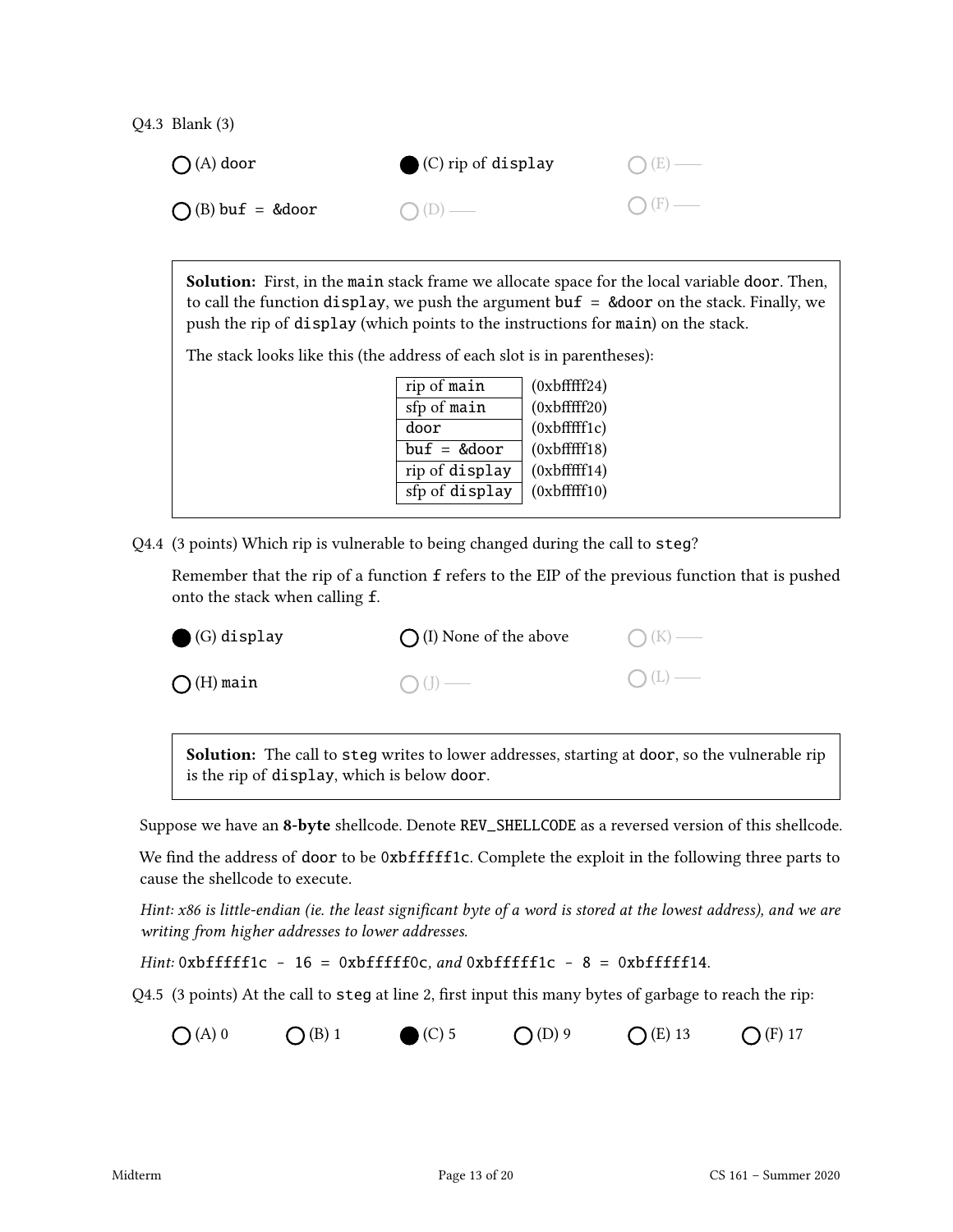Solution: The RIP is 4 bytes below door, and steg starts writing at the first byte of door, so we have to write 1 byte of garbage to fill the first byte of door, then another 4 bytes to skip over the argument buf.

Q4.6 (3 points) Then overwrite the rip with these bytes:

| $(G) \xbf{xf}\xf\xf\cdots$        | $\bigcap (J) \x14\xff\xff\xbf$ |
|-----------------------------------|--------------------------------|
| $\bigcap (H) \x0c\xff\xff\xbf$    | $\bigcirc$ (K) REV_SHELLCODE   |
| $\bigcap (I) \xbf{f}\xff\xf\f\xi$ | $O(L)$ —                       |

Solution: The address of the start of shellcode will be 8 bytes below &rip (or 16 bytes below door), which is 0xbffffff0c.

We want to input the address 0xbfffff0c in little-endian. If we were writing from lower addresses to higher addresses, like in project 1, this would be  $\x0c\xff\xff\f$ . Partial credit was given for this answer.

However, we are writing from higher addresses to lower addresses, so the correct answer is actually the reverse of this, which is  $\xbff\xf\xf\cdots$ 

Q4.7 (3 points) Then input these bytes:

| $\bigcap (A) \xbf{x}ff\xff\xoC$ | $\bigcap$ (D) \x14\xff\xff\xbf |
|---------------------------------|--------------------------------|
| $\bigcap (B) \x0c\xff\xff\xbf$  | $(E)$ REV_SHELLCODE            |
| $\bigcup (C) \xbf{x}ff\xf\f\xi$ | $\bigcap$ (F) —                |

Solution: Finally, we input the shellcode, remembering to input it backwards because we're writing from higher addresses to lower addresses.

Q4.8 (3 points) Would the exploit from the previous parts still work if stack canaries were enabled? Assume there is no way for the attacker to learn the value of the stack canary.

| $\bigcirc$ (G) Yes | $\bullet$ (H) No | $O$ (I) — | $O(J)$ — | $O(K)$ — | $\bigcirc$ (L) - |
|--------------------|------------------|-----------|----------|----------|------------------|
|--------------------|------------------|-----------|----------|----------|------------------|

Solution: No. This exploit overwrites 12 bytes below door, which would overwrite the stack canary just below the sfp of display.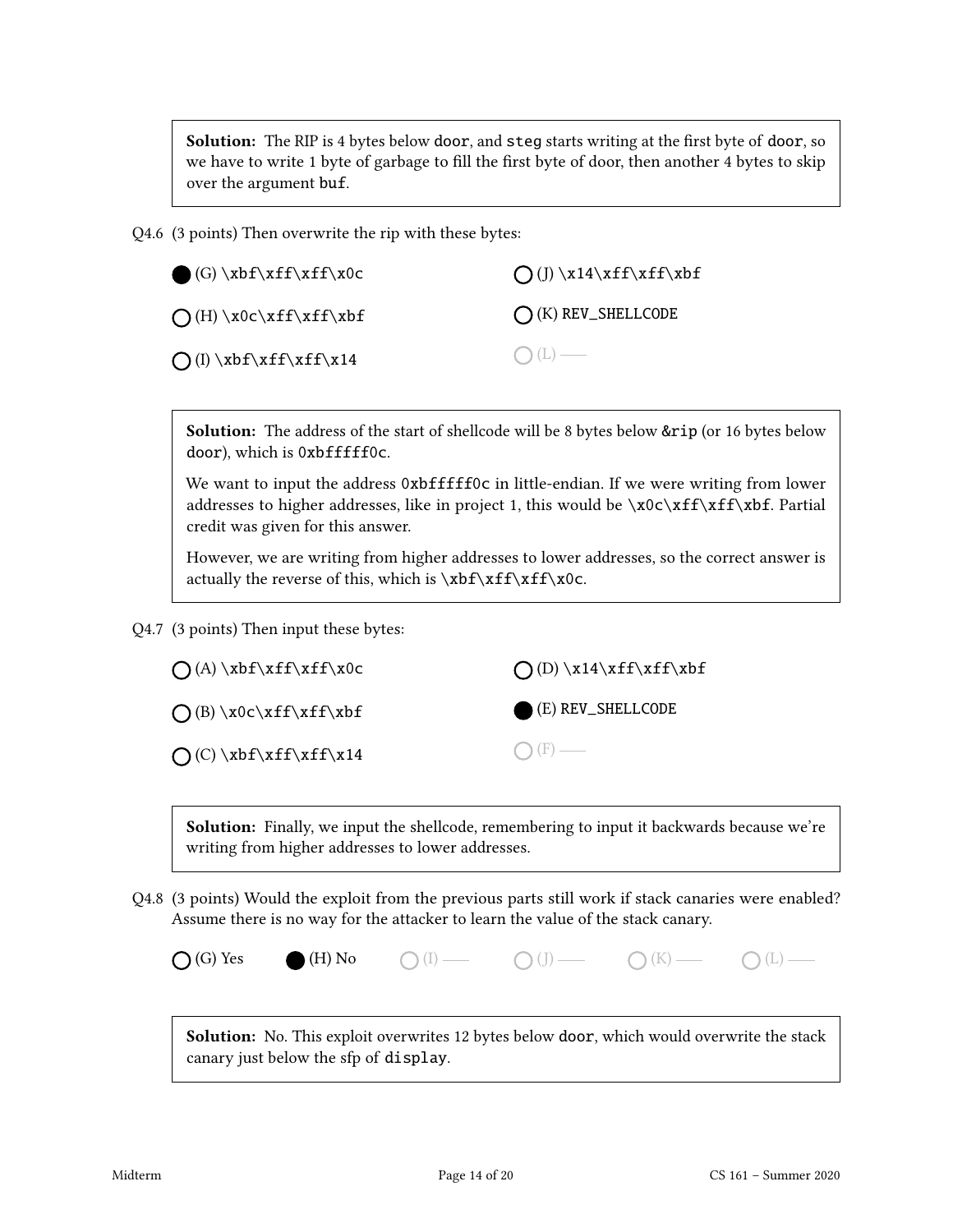A common mistake was to answer yes, because the exploit does not affect the canary just below the sfp of main, but remember that when we enable stack canaries, a canary is added below the sfp in every stack frame.

Q4.9 (3 points) What is the length (in bytes) of the longest shellcode that can be executed using the exploit in the previous parts without triggering a stack canary? Assume there is no way for the attacker to learn the value of the stack canary.

Please clearly label your final answer on your answer sheet.

Solution: The intended answer was 4 bytes. After the rip of display, there are 4 bytes of the sfp you can overwrite with shellcode before the canary is overwritten.

However, you could also put the shellcode at the beginning of your exploit by writing shellcode all the way until the rip of display. There are 5 bytes you can overwrite here (see subpart 5), so technically 5 bytes is the correct answer.

This is the end of Q4. Proceed to Q5 on your answer sheet.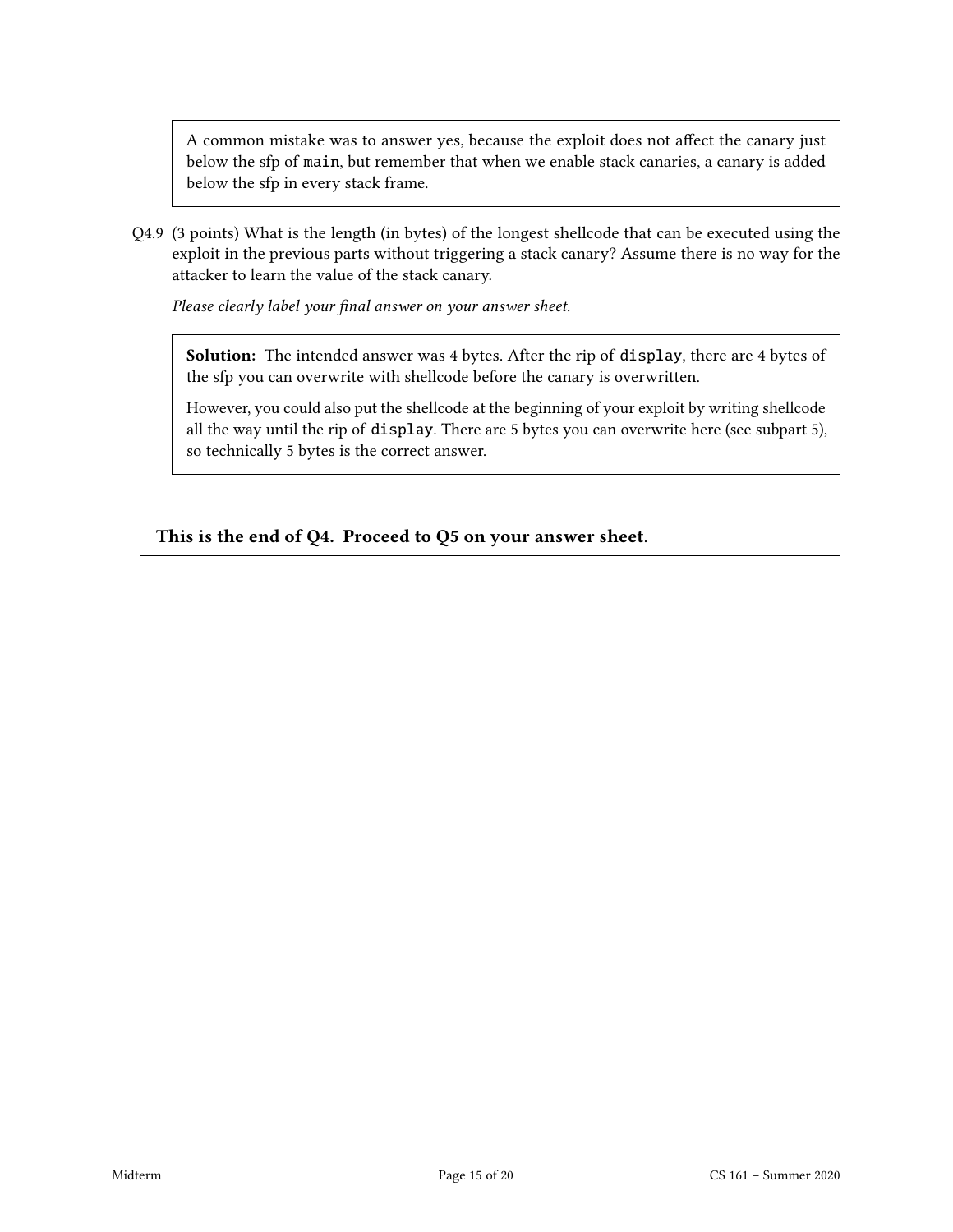### Q5 A Dangerous Game (35 points)

This question has 9 subparts.

Note: This is the hardest question on the exam. We recommend trying the other questions on the exam before this one.

A new online game, *HackMe*, splits 128-512 players into groups of 16 and has all groups compete to hack each other. HackMe uses a hash table to create groups and store info about each player.

Recall that a hash table is an array of "buckets" (here each bucket is a linked list). To add a player to the table, a hash function is evaluated to decide which bucket the player goes into, and they are appended to the linked list of that bucket.

```
1 typedef struct Player {
2 int id;
3 int hacking ability;
4 } Player;
5
6 typedef struct Bucket {
7 int8_t size; // 8 bit signed integer
8 Linked List *b; // Pointer to a linked list implementation
9 } Bucket;
10
11 typedef struct HashTable {
12 int players;
13 Bucket buckets [16];
14 } HashTable;
15
16 void add_player (HashTable *t, Player p) {
17 size_t idx = hash(p.id + t->players); // hash range is [0, 16)18 append (t \rightarrow \text{buckets} \mid \text{idx} \mid b, p); // appends p to LinkedList
19 t –> buckets [idx]. size += 1;
20 t - > p layers += 1;
21 }
```
Q5.1 (3 points) Assume that hash() outputs an unsigned integer equal to the last 4 bits of a pseudorandom, cryptographic hash function. If the table contains a number of Players with random ids, what do you expect about the size of the buckets?

(A) They will all roughly be the same size

(B) The  $0^{\text{th}}$  bucket will be larger than the  $1^{\text{st}}$  bucket

(C) The  $1^{\text{st}}$  bucket will be larger than the  $0^{\text{th}}$  bucket

- $\bigcirc$  (D) —
- (E)
- $\bigcap$  (F) —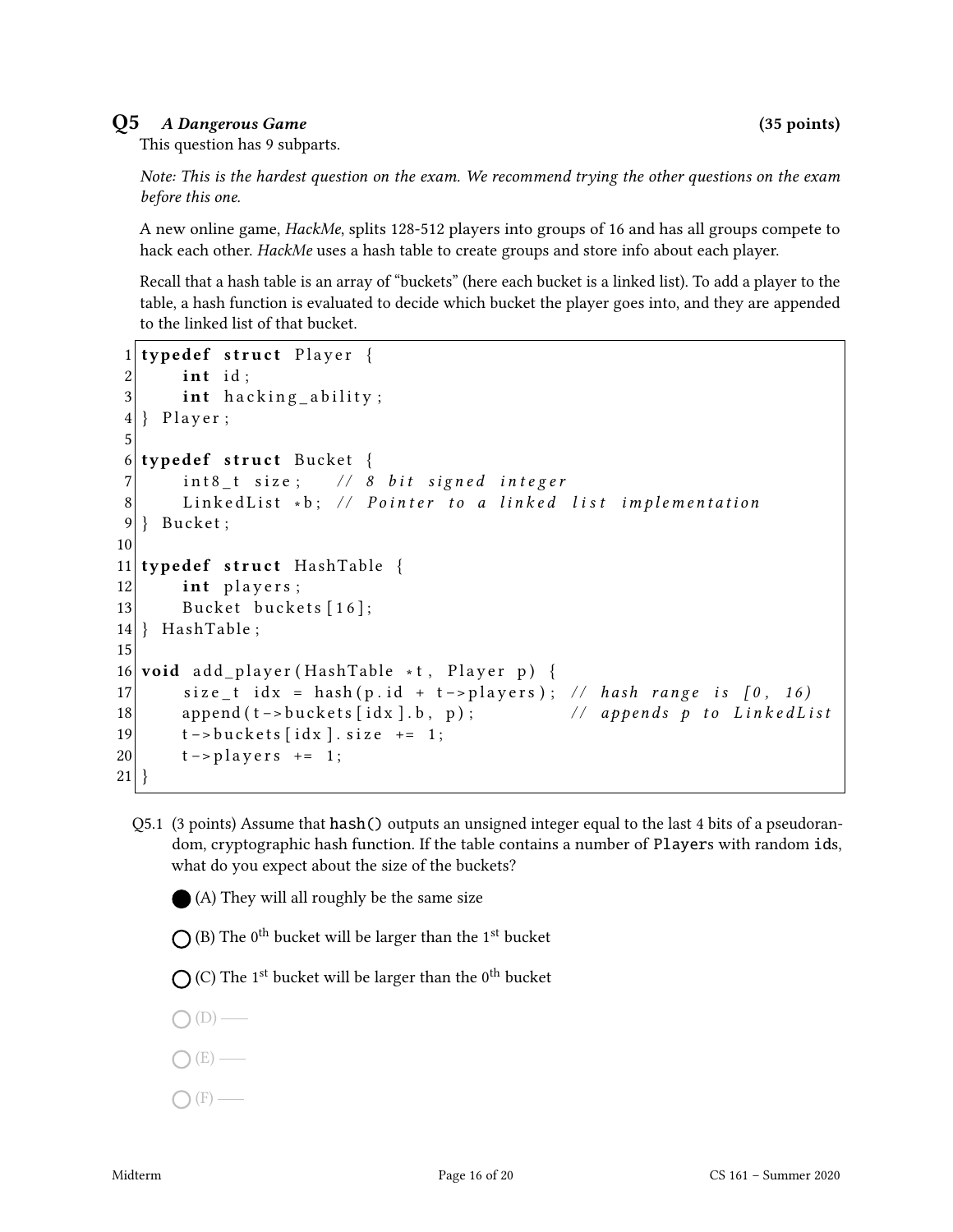Solution: Since the hash function is pseudorandom and all the inputs to the hash function will be different with high probability, the Players should be uniformly distributed.

Q5.2 (3 points) Assume that hash() outputs an unsigned integer equal to the last 4 bits of a pseudorandom, cryptographic hash function. If the table contains a number of Players with the same id, what do you expect about the size of the buckets?

(G) They will all roughly be the same size

(H) The  $0^{\text{th}}$  bucket will be larger than the  $1^{\text{st}}$  bucket

(I) The  $1<sup>st</sup>$  bucket will be larger than the  $0<sup>th</sup>$  bucket

 $\bigcirc$  (J) —

 $\bigcap$  (K) —

 $\bigcap(L)$  —

Solution: The inputs to the hash function will still all be different since the id is added to the player count. Thus, the Players should be uniformly distributed.

Q5.3 (3 points) Say a user stores a large number (ie. 10000) of Players in a HashTable.

Which of the following would occur given the code above?

| $\bigcirc$ (A) Integer overflow | $\bigcap$ (C) Off-by-one | $O(E)$ —        |
|---------------------------------|--------------------------|-----------------|
| $\bigcap$ (B) Buffer overflow   | $O(D)$ —                 | $\bigcap$ (F) — |

Solution: Each bucket will contain more than 127 elements so the int8\_t size variable will overflow.

Q5.4 (3 points) Which line number contains the vulnerability from the previous part?

| $\bigodot$ (G) Line 7 | $\bigcap (I)$ Line 13 | $\bigcap (K)$ — |
|-----------------------|-----------------------|-----------------|
| $\bigcirc$ (H) Line 8 | $O(J)$ —              | O(L)            |
|                       |                       |                 |

Solution: The int8\_t size variable is defined at line 7.

To register a group for playing *HackMe*, one inputs a list of Players to the following function which adds all Players to a HashTable, assigns the group to a server based on size of the  $0<sup>th</sup>$  bucket, and sets a group name.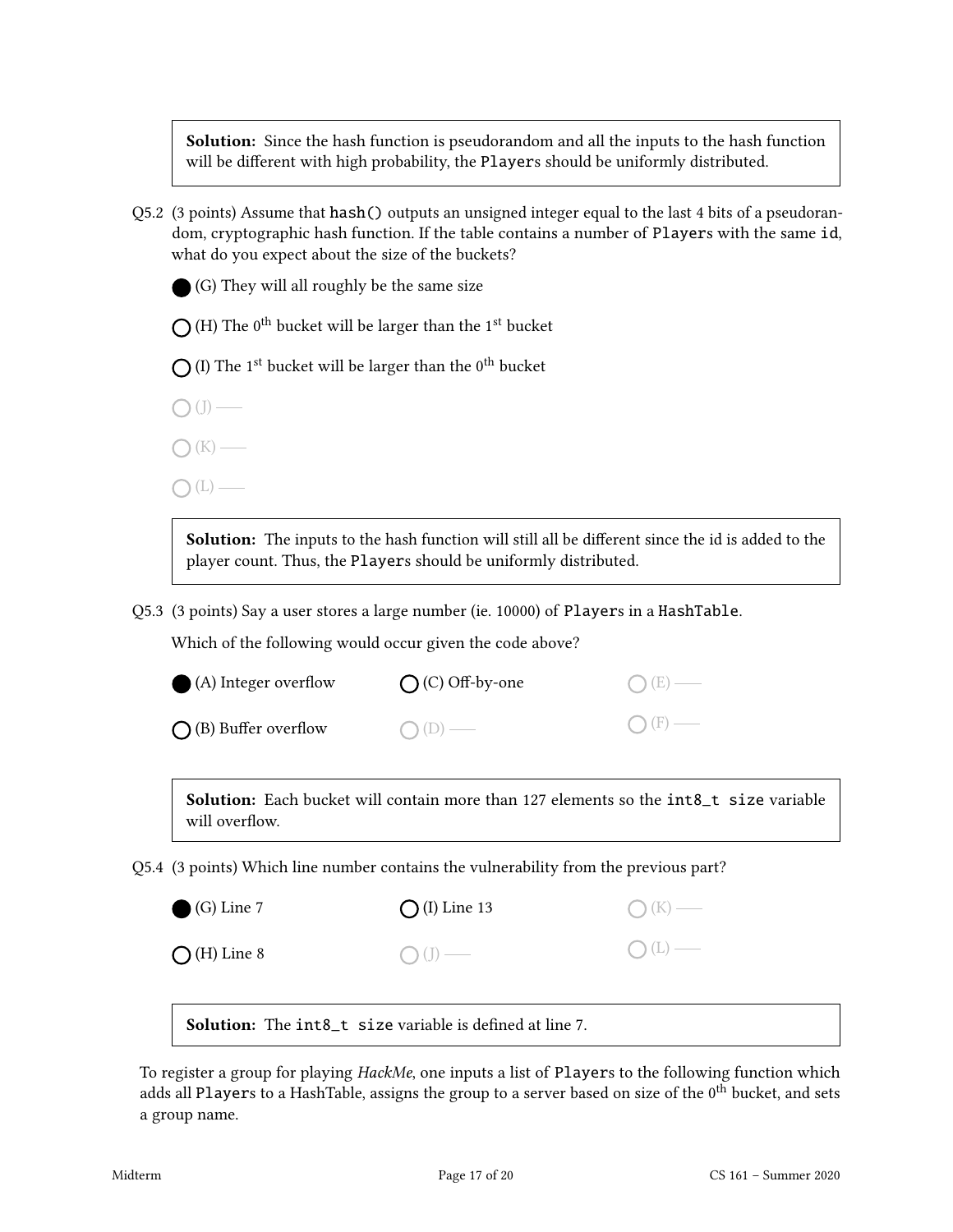```
1 void register group (Player * players, size t num players) {
2 char ∗ s erver names \lceil 128 \rceil = \{ / * Contains 128 server names */ };
3 char * a gift = 0 x f f f d 5 28; // P o inter to the stack canary
4 char group_name [16];
5 HashTable group;
6 for (int i = 0; i < num_players; i++) {
7 add_player(&group, players [i]);
8 }
9 printf ("Use server: \%s \n\cdot n", server_names [group.buckets [0].size]);
10 printf ("Please provide 16 character group name: \ln");
11 gets (group_name);
12 . . . .
13 }
```
Q5.5 (5 points) Consider line 9:

```
printf("Use server: %s\n", server_names[group.buckets[0].size]);
```
Which *valid* values of group.buckets[0]. size would cause this statement to print something outside of server\_names?

 $\angle$  s group.buckets[0].size  $\leq$ 

Please clearly label your final answer on your answer sheet.

Solution:

```
-128 \le group.buckets[0].size \le -1
```
server\_names is size 128, so  $0 \le$  group.buckets[0].size  $\le$  127 are all valid memory accesses. However, group.buckets[0].size is a signed variable ( $int8_t$ ), so it can also take on negative values that will cause illegal memory accesses. The negative range of an int8\_t variable is −128 ≤ group.buckets[0].size ≤ −1.

Q5.6 (10 points) Mallory challenges you to hack HackMe. Assume you can invoke register\_group with a list of Player's of your choosing, but the list must have length between [128, 512] and num\_players must always be correct.

HackMe uses a 32-bit x86 system with **stack canaries enabled** (assume that canaries don't contain null bytes) but no WˆX bit or ASLR. In order to help you out, Mallory has added a pointer to the stack canary: a\_gift.

Describe the list of Players you input. Assume that hash() is a publicly-known function that you can query before making your list.

Clarification made during the exam:  $a$ \_gift is a pointer to the stack canary of the register\_group frame.

Clarification made during the exam: Your answer to subpart 6 should give you information to complete the exploit in subpart 7.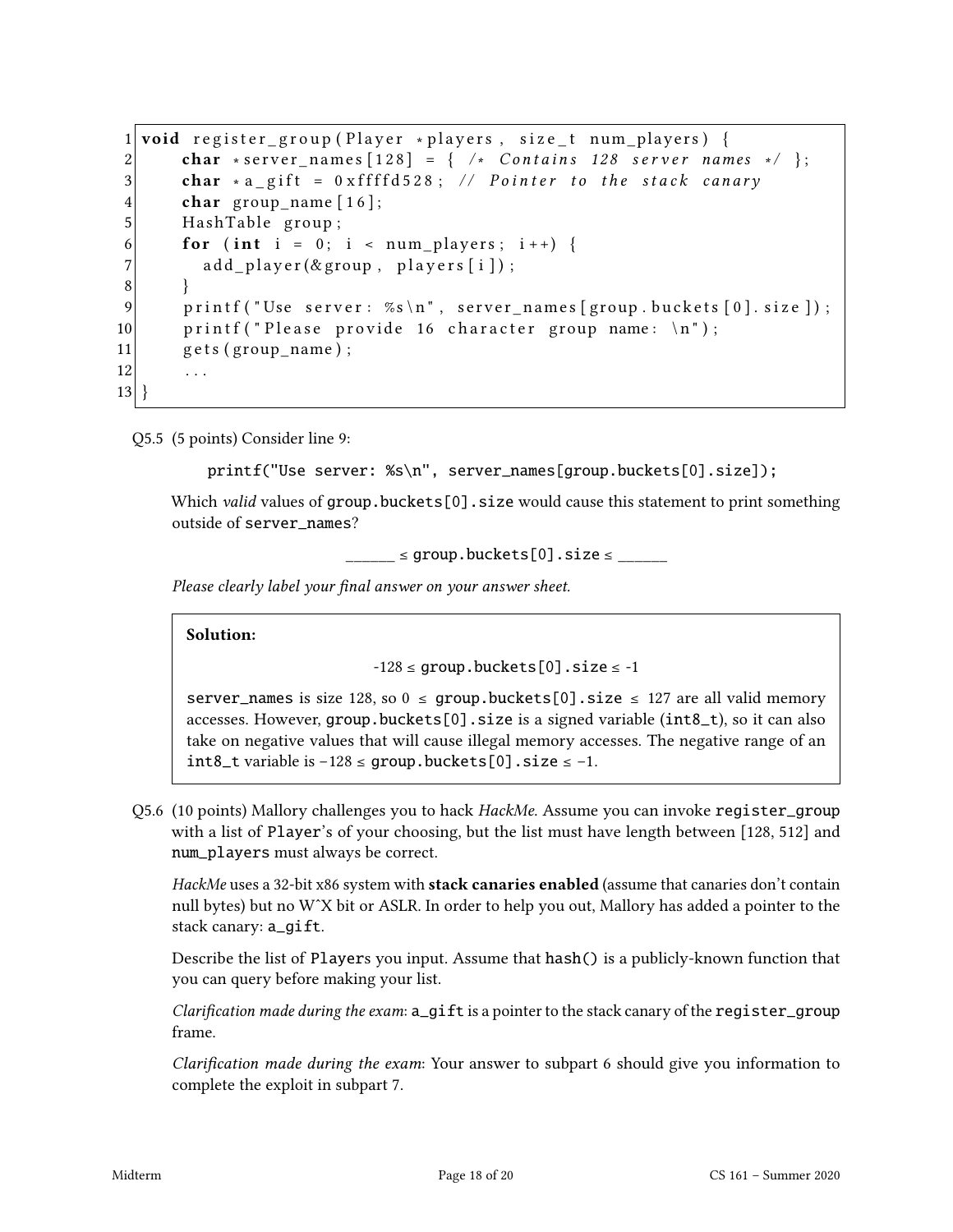$\bigcap(G)$  (G)  $\longrightarrow$   $\bigcap(H)$   $\longrightarrow$   $\bigcap(I)$   $\longrightarrow$   $\bigcap(J)$   $\longrightarrow$   $\bigcap(K)$   $\longrightarrow$   $\bigcap(L)$   $\longrightarrow$ 

If you need more space on your answer sheet, you can write on a blank sheet of paper and attach it with your submission.

**Solution:** The overarching idea is we want to fill up the  $0<sup>th</sup>$  bucket such that we overflow the size variable, making it negative and causing the print statement at line 8 to print out the stack canary. To do this, we take advantage of the fact that a hash function is deterministic.

Since hash is public, we query it until we find an input  $x$  that maps to 0. We set this number to be id of our first Player. We set id of our second Player to be  $x - 1$ , id of third Player to be  $x - 2$ , etc. This causes each Player to be placed in the 0 bucket. We repeat this 255 times so that the size variable is equal to -1. This will cause the array access to server\_names to print out whatever a\_gift points at - which is given to be the stack canary.

Q5.7 (5 points) Write down your exact input to the gets call at line 11. Assume that SHELLCODE holds 64-byte shellcode, GARBAGE is an arbitrary byte, and OUTPUT is the output from the print statement at line 9.

You can write constants using hex (e.g., 0xFF or 0xA02200FC). For instance,  $4*GARBAGE + OUTPUT[:1]$ + SHELLCODE would represent four irrelevant bytes, followed by the first byte of the print result, followed by the 64-byte shellcode.

 $\bigcap (A) \longrightarrow \bigcap (B) \longrightarrow \bigcap (C) \longrightarrow \bigcap (D) \longrightarrow \bigcap (E) \longrightarrow$ 

Solution:  $GARBAGE*(16 + 4 + 128*4) + OUTPUT[12:16] + GARBAGE*4 + 0xffffd534 + SHELLCODE$ 

First, we write 16 bytes of garbage to overwrite local variable char group\_name[16]. Then, we write 4 bytes of garbage to overwrite local variable char \*a\_gift. Then, we write 128<sup>\*4</sup> bytes to overwrite local variable char \*server\_names[128].

Next, we write the canary leaked from the previous part, when the printf call at line 9 accesses server\_names[-1].size which is the canary value. This is OUTPUT[12:16] since we need to skip past the "Use server: ".

Next, we write 4 more bytes of garbage to overwrite the sfp of register\_group.

Next, we write a pointer to the start of shellcode, which is 4 bytes after the rip of reqister\_group. We know that the canary of register\_group is located at  $0$ xffffd528, so the sfp is 4 bytes above the canary at 0xffffd52c. The rip is 4 bytes above the sfp, at 0xffffd530. So 4 bytes after the rip is 0xffffd534.

Finally, we write the shellcode above the rip.

Q5.8 (3 points) Which of the following could prevent this attack? Assume a\_gift always correct points to the stack canary.

(G) ASLR